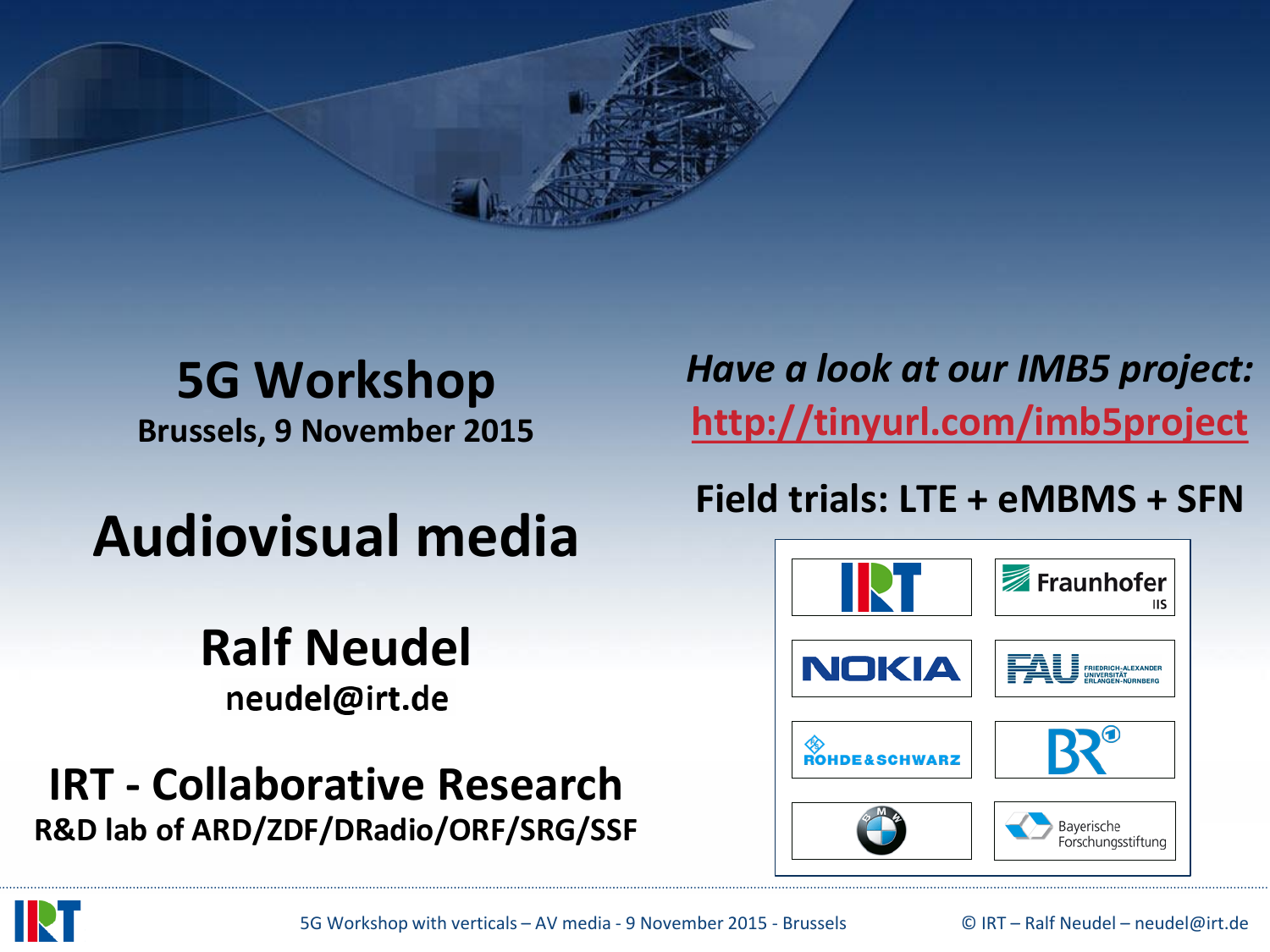## **AV media services in 5G:** *"Why is this a thing?"*



Mobile data traffic today *>50% is audio-visual content*



Diversification of consumer behaviour *Depending on user group & context & content: live, linear, on-demand – on any device*

Data caps in current contracts

*Orders of magnitude away to cater for today's total AV content consumption on all devices*